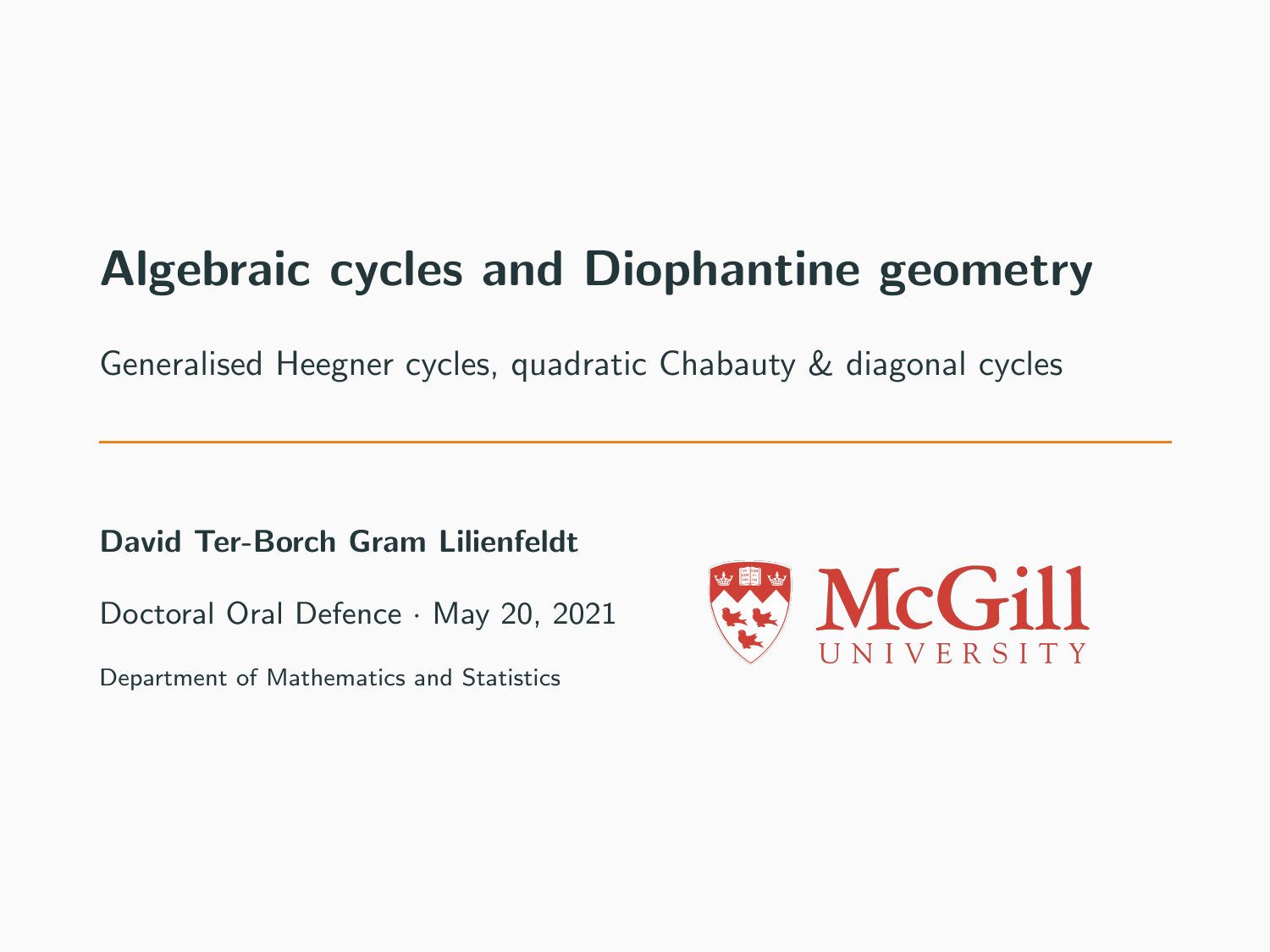Let C denote a smooth projective curve over a number field K.

Diophantine geometry: the study of the set  $C(K)$  using geometry.

**Question:** How big is  $C(K)$  and can it be determined explicitly?

The size of  $C(K)$  is dictated by the genus  $g := \dim H^0(C, \Omega^1_C)$ .

| g   | $\#C(K)$           | <b>Type</b>     | <b>Proof</b>              |  |
|-----|--------------------|-----------------|---------------------------|--|
| 0   | infinite           | projective line | Hilbert-Hurwitz (1890)    |  |
|     | finite or infinite | elliptic curve  | Mordell-Weil (1929)       |  |
|     |                    |                 | <b>Faltings (1983)</b>    |  |
| > 2 | finite             | higher genus    | Vojta (1991)              |  |
|     |                    |                 | Lawrence-Venkatesh (2020) |  |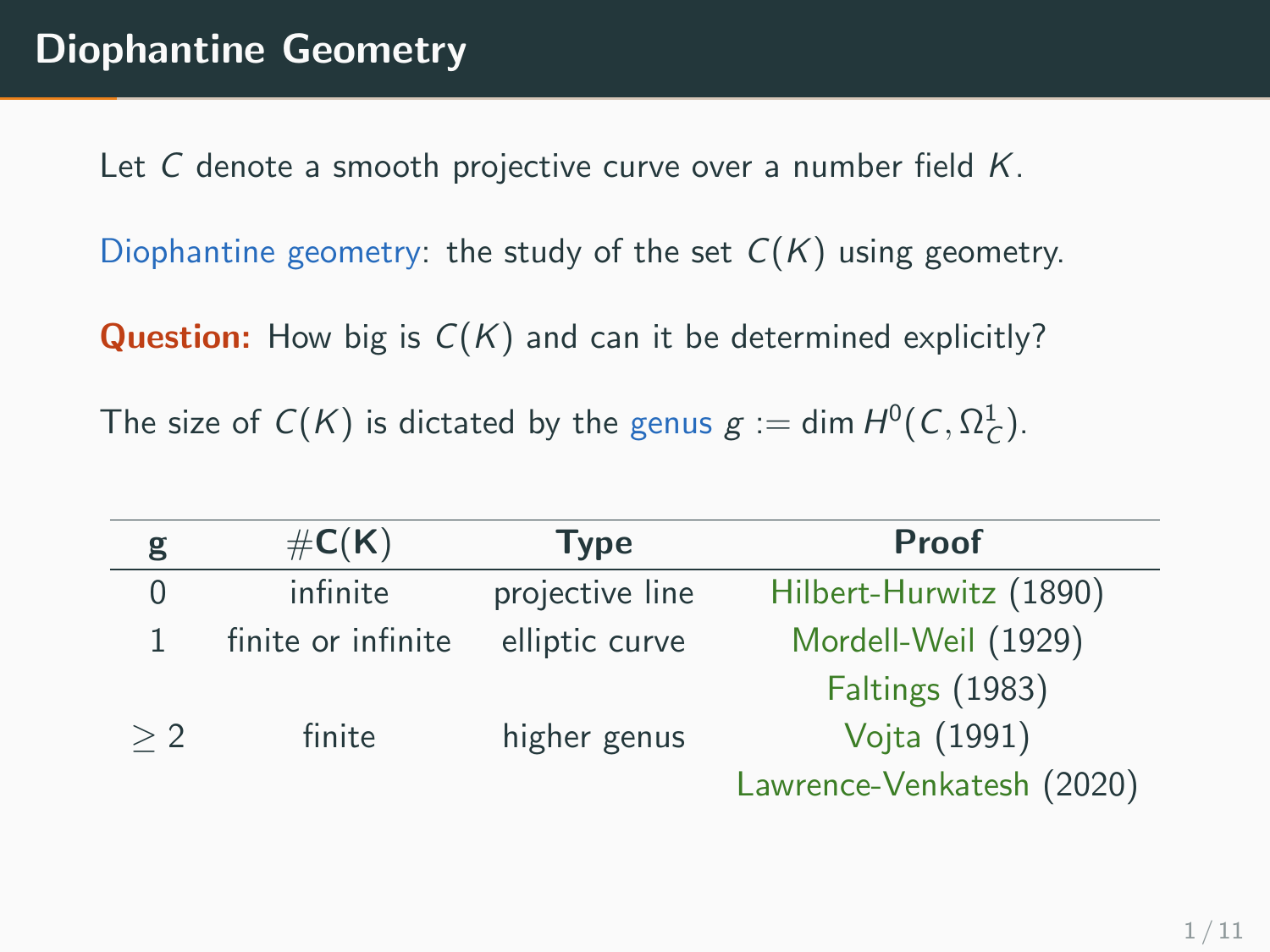## Questions in higher genus

**Question:** How to explicitly determine the finite set  $C(K)$ ?

**Problem**: The proofs of Mordell's conjecture are not effective.

Let J be the Jacobian of C,  $r = \text{rank}_{\mathbb{Z}} J(K)$ ,  $\rho = \text{Picard number of } J$ .

| Method | <b>Rank condition</b> | <b>Authors</b>    |
|--------|-----------------------|-------------------|
| CC.    | r < g                 | Chabauty, Coleman |
| QC.    | $r < g + \rho - 1$    | Kim, BD, BDMTV    |
| GQC    | $r < g + \rho - 1$    | Edixhoven-Lido    |

Let  $\delta = \text{rank}_{\mathbb{Z}} \mathcal{O}_K^{\times}$  and  $d = [K : \mathbb{Q}].$ 

| Method | <b>Rank condition</b>                                        | <b>Authors</b> |
|--------|--------------------------------------------------------------|----------------|
| RoSC   | $r \leq (g-1)d$                                              | Siksek         |
|        | RoSQC $r + \delta(\rho - 1) \le (g + \rho - 2)d$ Dogra, BBBM |                |

Theorem (Čoupek–L.–Xiao–Yao (2020)) Generalisation of GQC to K under  $r + \delta(\rho - 1) \leq (g + \rho - 2)d$ .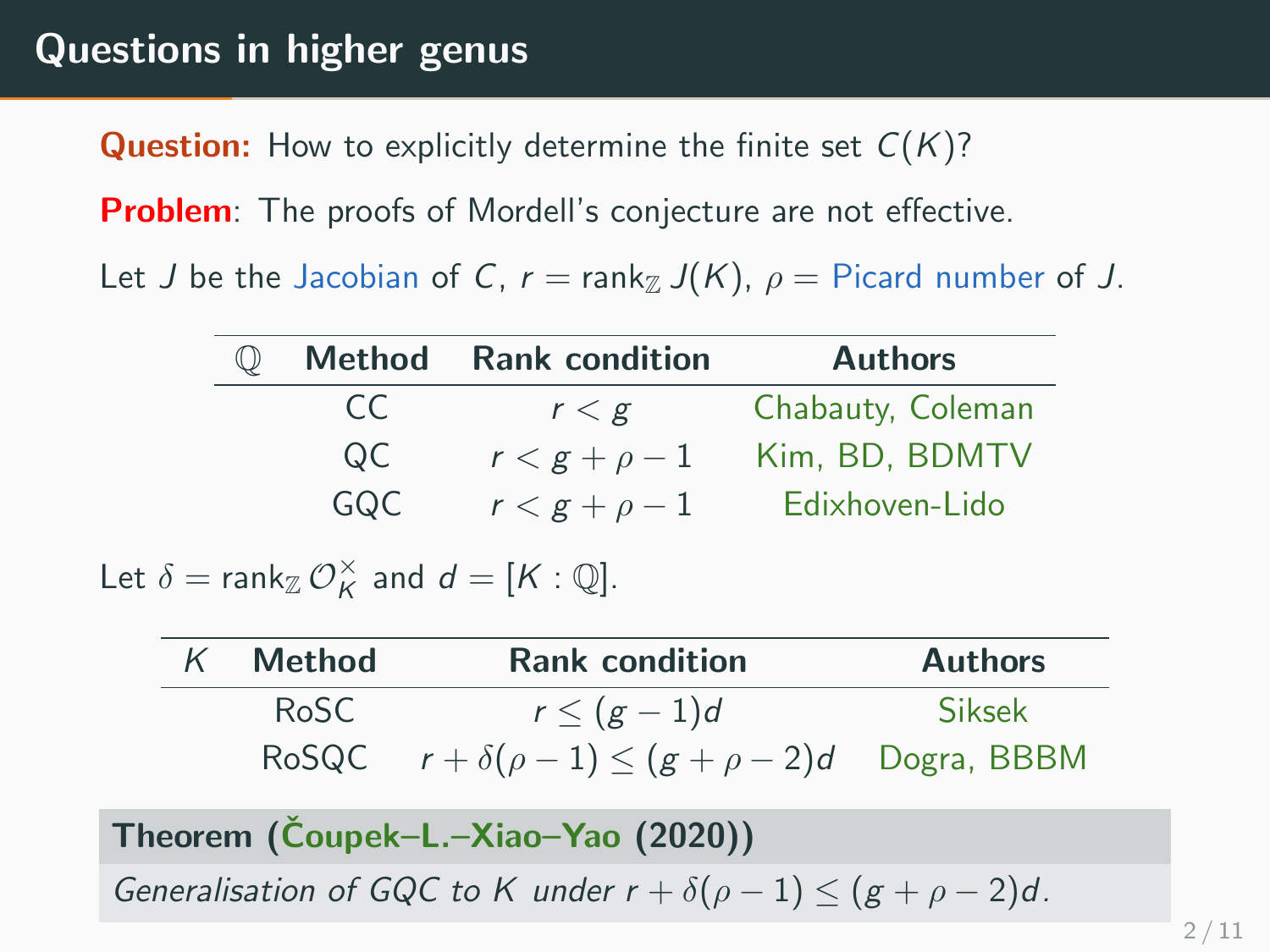Let  $E$  be an elliptic curve over a number field  $K$ .

Algebra  $E(K) = E(K)_{\text{tors}} \oplus \mathbb{Z}^{r_{\text{alg}}(E/K)}$ Analysis  $\prod_{N_{K/{\mathbb Q}}(\mathfrak{q})\leq X}$  $\#E(\mathbb{F}_q)$  $\frac{\#E(\mathbb{F}_\mathfrak{q})}{N_{K/\mathbb{Q}}(\mathfrak{q})}\overset{?}{\sim}\log(X)^{r_{\mathsf{alg}}(E/K)}$ 

Birch and Swinnerton-Dyer Conjecture (1960's)

$$
r_{\text{alg}}(E/K) = \text{ord}_{s=1} L(E/K, s) =: r_{\text{an}}(E/K).
$$

Theorem (Gross-Zagier-Kolyvagin (1980's))

$$
r_{\text{an}}(E/\mathbb{Q}) \in \{0,1\} \implies r_{\text{an}}(E/\mathbb{Q}) = r_{\text{alg}}(E/\mathbb{Q}).
$$

**S. Zhang** (2001): Generalisation to K totally real.

**Status:** Open for general number fields and higher rank.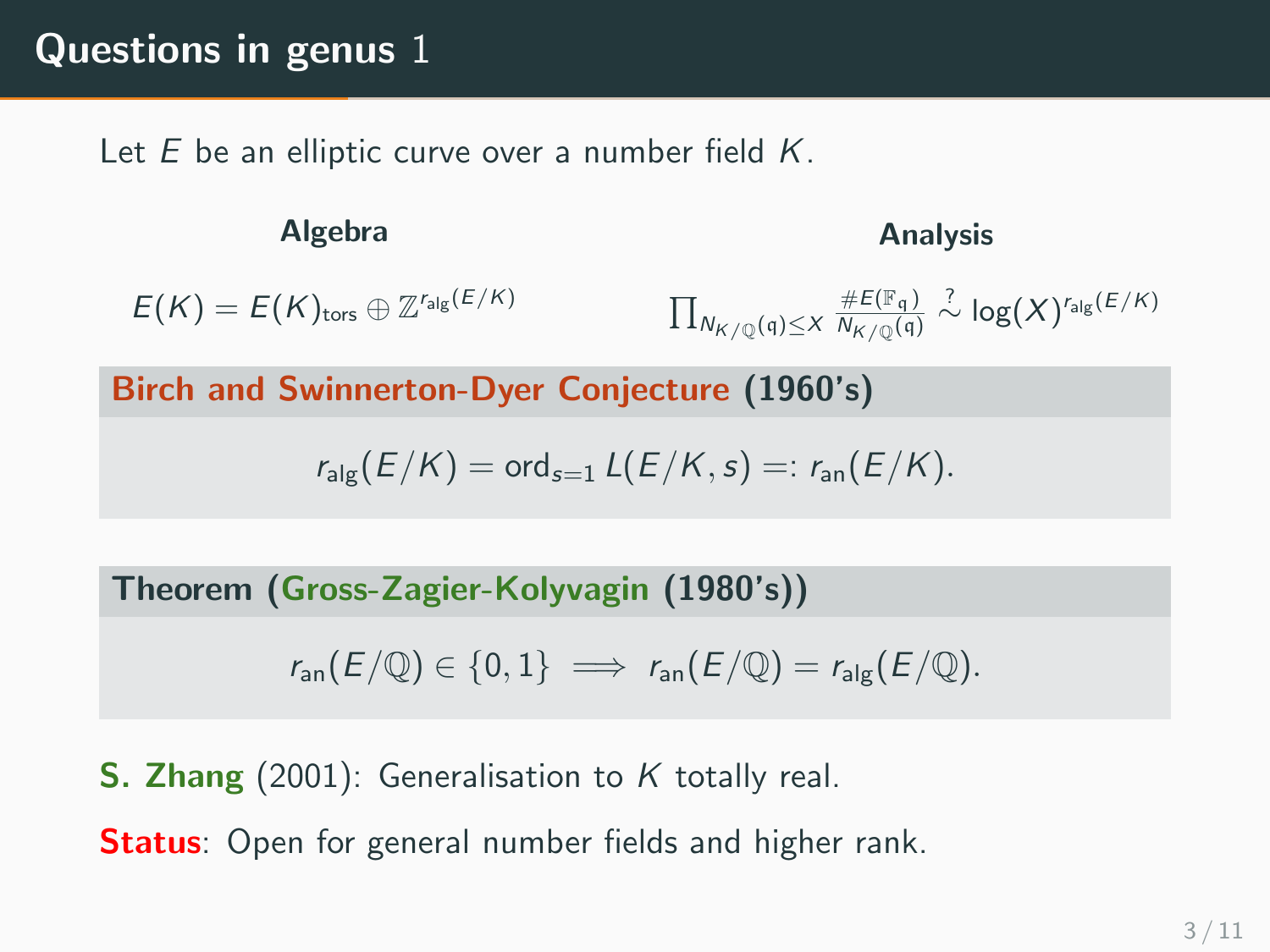## The Gross-Zagier-Kolyvagin strategy over Q

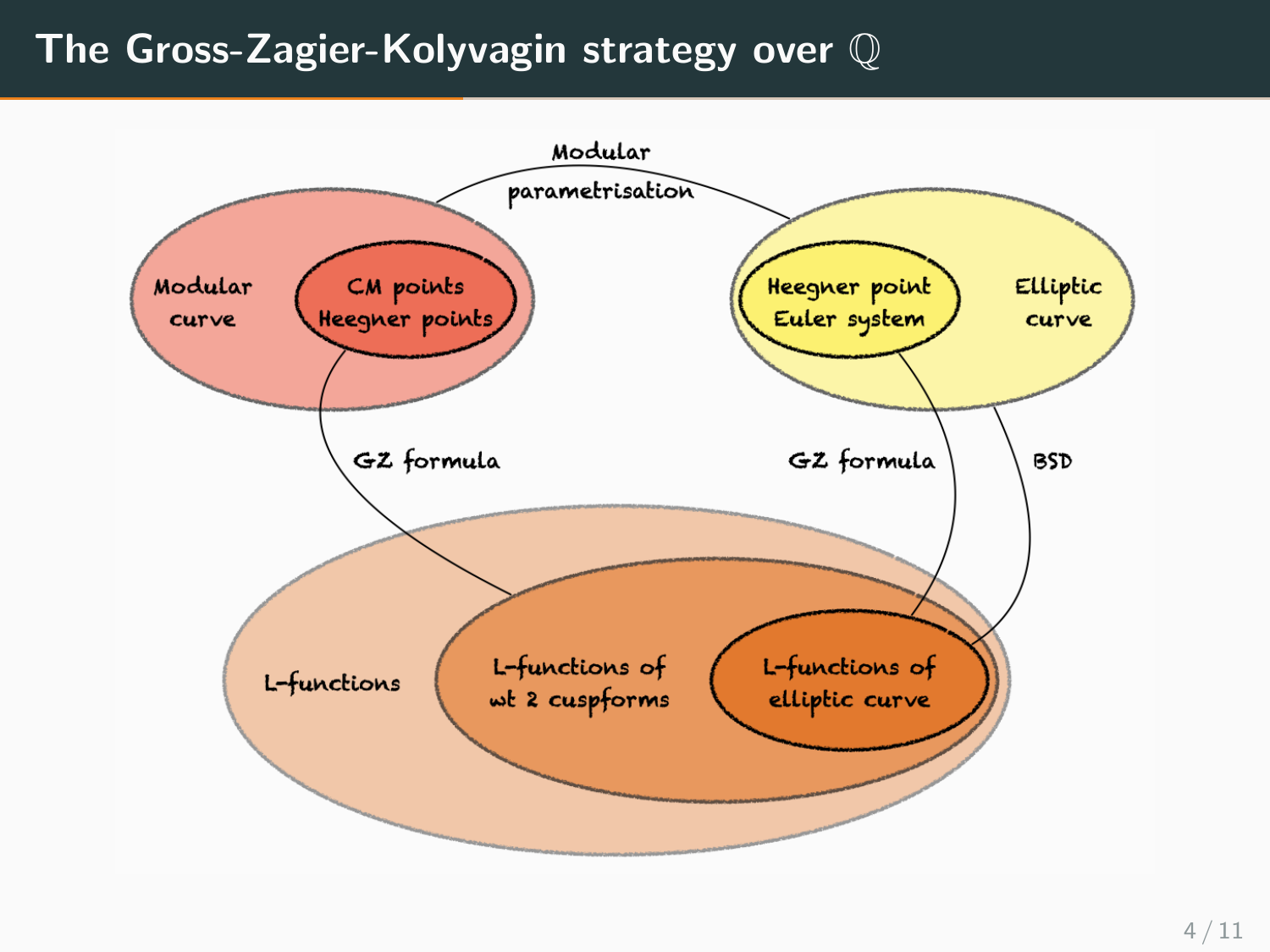### Algebraic cycles and Chow-Heegner points

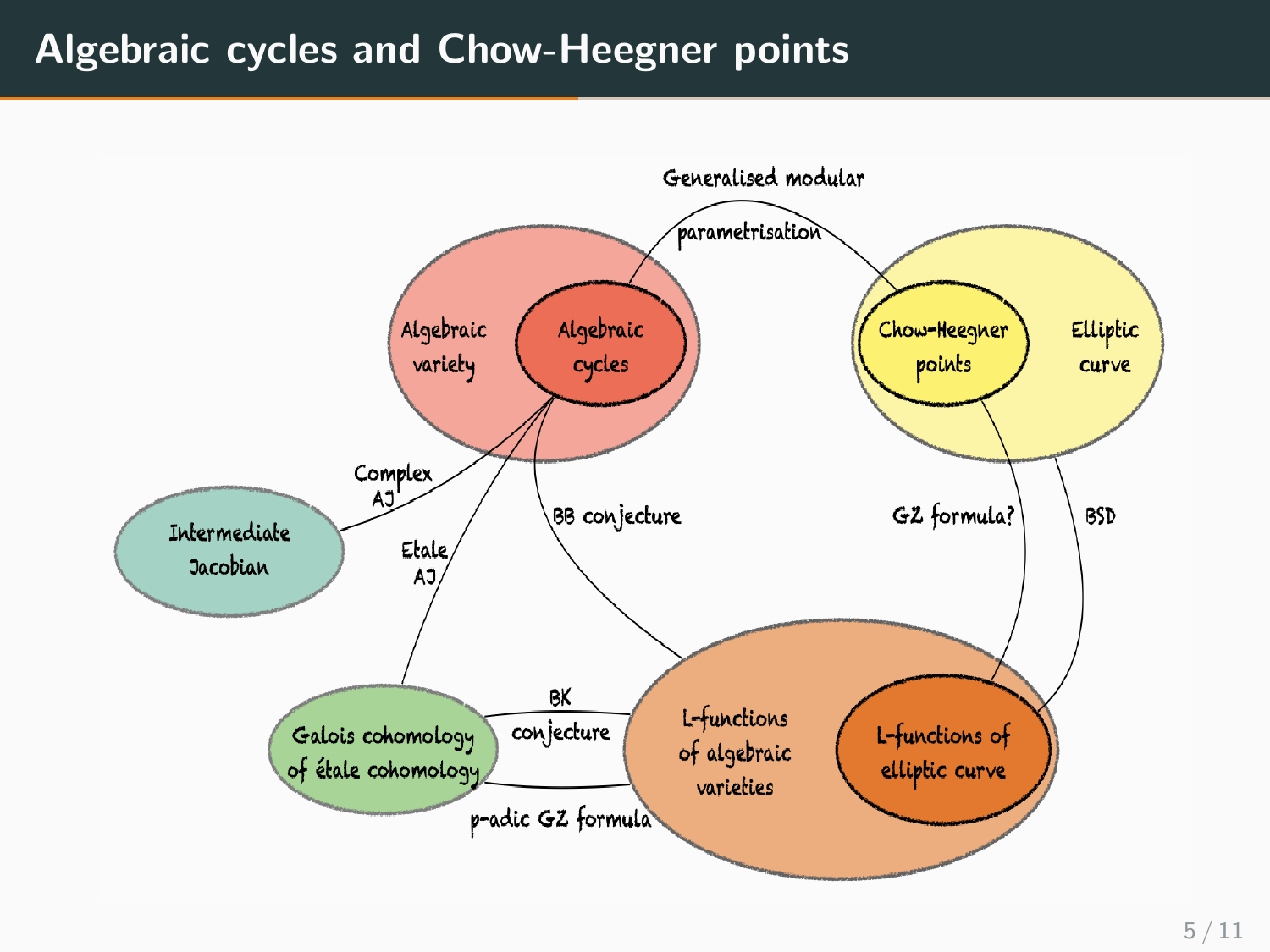Bertolini-Darmon-Prasanna (2013) introduced a collection of generalised Heegner cycles on varieties  $X_r := W_r \times A^r$ :

$$
\{\Delta_{\varphi} \in \mathrm{CH}^{r+1}(X_r)_0(\bar{\mathbb{Q}}), \quad \varphi : A \longrightarrow A'\}.
$$

Functoriality of complex Abel-Jacobi maps:

$$
\mathsf{CH}^{r+1}(X_r)_0(\mathbb{C}) \stackrel{\mathsf{AJ}_{X_r}}{\longrightarrow} J^{r+1}(X_r) \n\mathsf{n}^2_* \downarrow \qquad \qquad \downarrow (\Phi_{\mathrm{dR}}^*)^\vee \qquad \Phi_{\mathrm{dR}}^*(\omega_A) = c_r \cdot \omega_{\theta_A} \wedge \eta'_A.
$$
\n
$$
A(\mathbb{C}) \stackrel{\mathsf{AJ}_{A}}{\longrightarrow} \mathrm{Jac}(A)(\mathbb{C})
$$

Upshot: We can obtain information about Chow-Heegner points by computing  $\mathsf{AJ}_{X_r}(\Delta_\varphi)$ .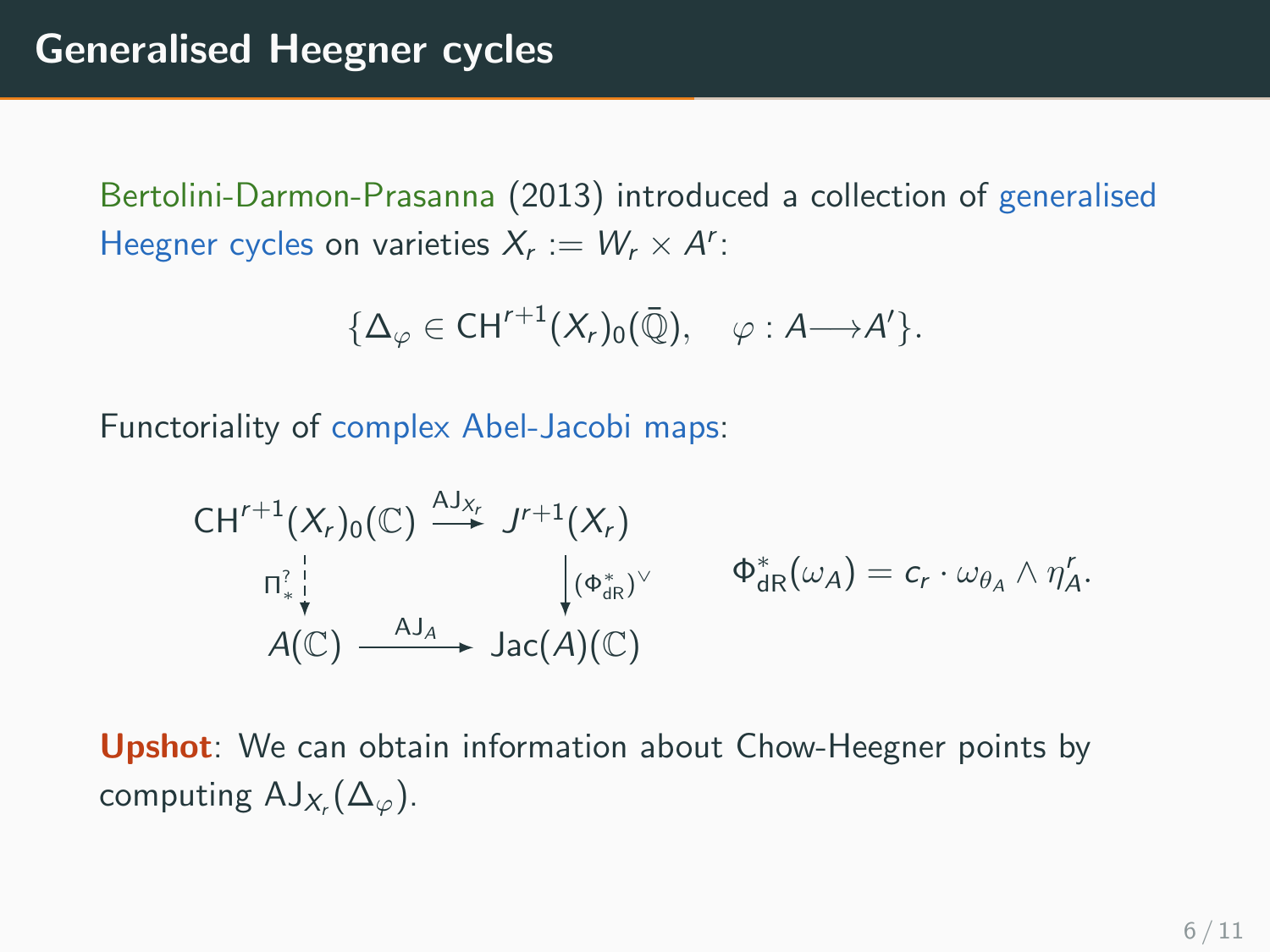#### Theorem (Bertolini-Darmon-L.-Prasanna (2019))

Let  $\varphi : A \longrightarrow \mathbb{C}/\langle 1, \tau \rangle$  be an isogeny of degree  $d_{\varphi} = \deg(\varphi)$ . For all  $f \in S_{r+2}(\Gamma_1(N))$  and  $0 \leq j \leq r$ ,

$$
AJ_{X_r}(\Delta_{\varphi})(\omega_f \wedge \omega^j_A \eta'^{r-j}_A) = \frac{(-d_{\varphi})^j (2\pi i)^{j+1}}{(\tau - \overline{\tau})^{r-j}} \int_{i\infty}^{\tau} (z - \tau)^j (z - \overline{\tau})^{r-j} f(z) dz.
$$

Application: Used by Bertolini-Darmon-Prasanna to provide computational evidence for the rationality of Chow-Heegner points.

Theorem (Bertolini-Darmon-L.-Prasanna (2019))

The collection of generalised Heegner cycles generates a subgroup of infinite rank in the group of codimension  $r + 1$  null-homologous cycles in  $X_r$  over  $K^{ab}$  modulo both rational and algebraic ( $r \geq 2$ ) equivalence. In particular,

 $\dim_\mathbb{Q} \mathsf{CH}^{r+1}(X_r)_0(K^{\mathsf{ab}})\otimes \mathbb{Q}=\infty.$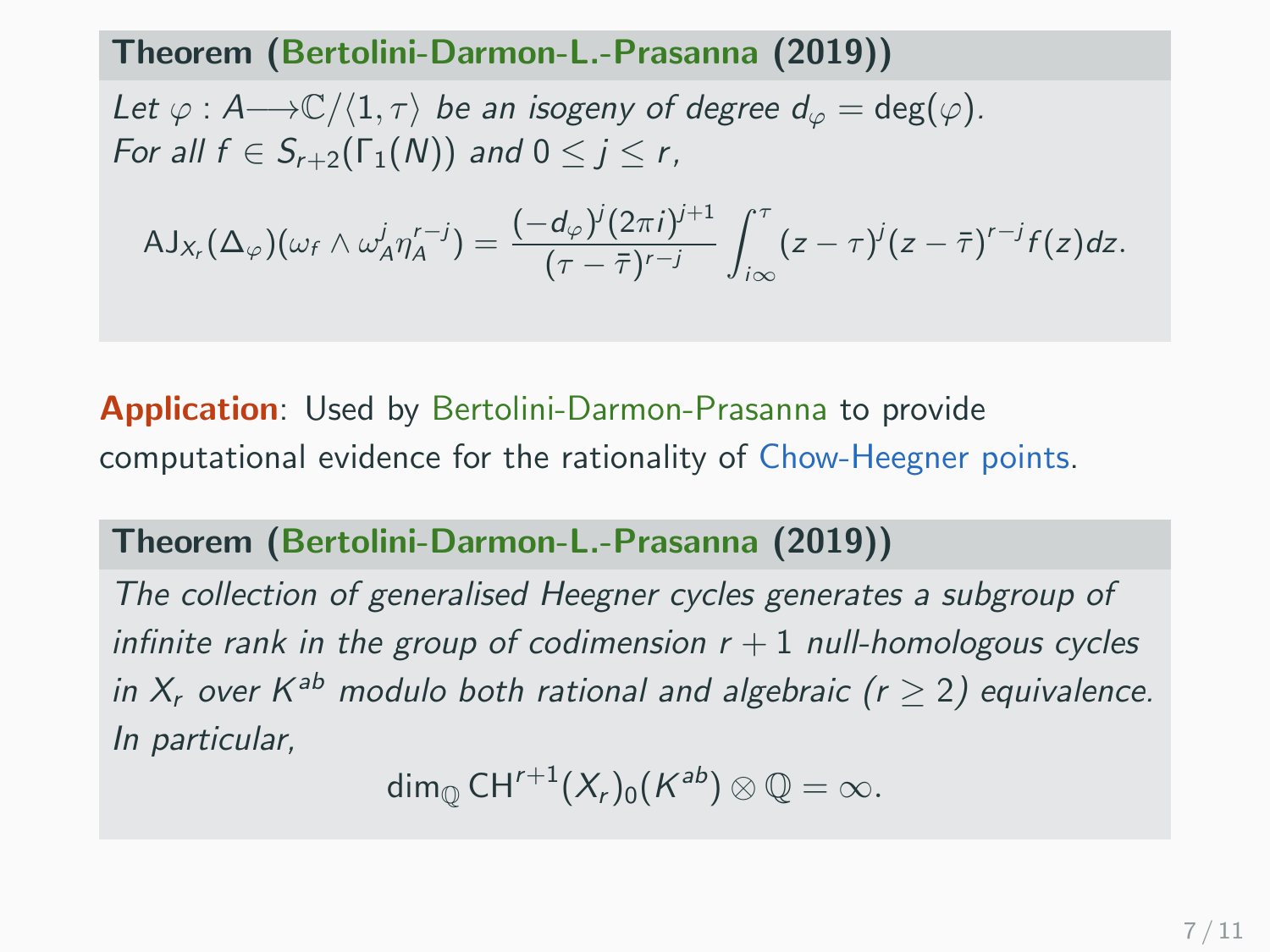## Diagonal cycles over Q

Consider the modular curve  $X_0(p)$ . Let  $F = f_1 \otimes f_2 \otimes f_3 \in S_2(\Gamma_0(p))^{\otimes 3}$ .

Beilinson-Bloch Conjecture (1980's)

ord<sub>s=2</sub>  $L(F/K, s) = \dim_{K_F} (t_F)_*(\text{CH}^2(X_0(p)^3)_0(K) \otimes K_F).$ 

When  $K = \mathbb{O}$  and  $W(F) = -1$ :

Gross-Kudla Conjecture (1992), Yuan-Zhang-Zhang (20??)

$$
L'(F/\mathbb{Q},2)=\Omega_F\cdot\langle (t_F)_*(\Delta_{GKS}), (t_F)_*(\Delta_{GKS})\rangle^{BB}.
$$

When  $K = \mathbb{Q}$  and  $W(F) = +1$ :

#### Theorem (L. (2021))

The Abel-Jacobi image  $\mathrm{AJ}_{X_0(p)^3}((t_F)_*(\Delta_{GKS}(e)))$  is torsion in  $J^2(X_0(p)^3/\mathbb{C})$  for any base point  $e\in X_0(p)(\mathbb{Q})$ .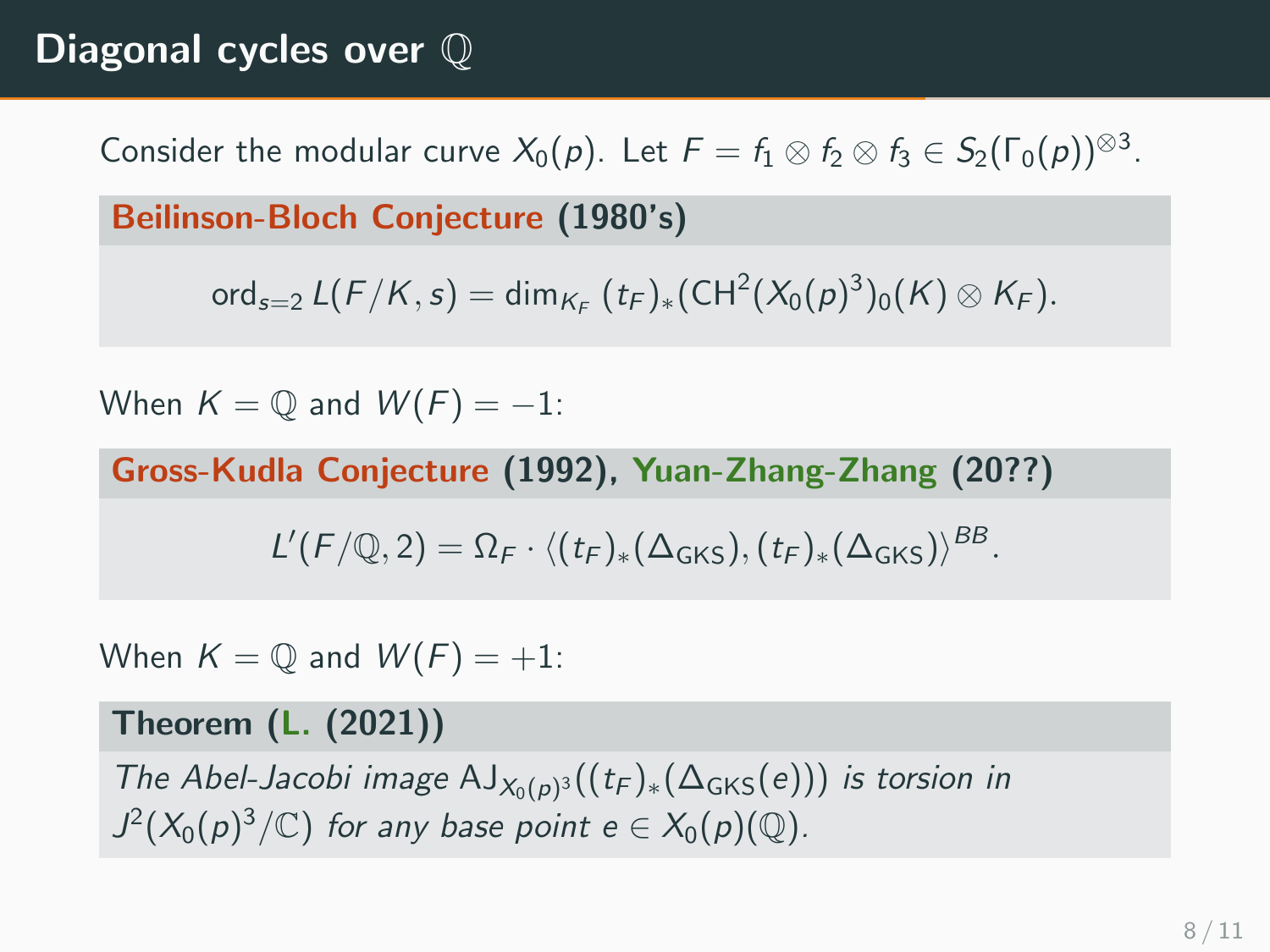Diagonal cycles over  $\mathbb{Q}(\sqrt{\chi(-1)p})$ 

Let  $\chi =$  Legendre symbol at  $p$ ,  $K = \mathbb{Q}(\sqrt{\chi(-1)p})$ ,  $\mathrm{Gal}(K/\mathbb{Q}) = \{1, \tau\}.$ 

<code>Construction</code>: There exist maps  $\varphi_\pm : \mathcal{X}(p){\longrightarrow} \mathcal{X}_0(p)^3$  such that

$$
\Xi:=\varphi_+(X(\rho))-\varphi_-(X(\rho))\in \mathrm{CH}^2(X_0(\rho)^3)_0(K)^{\tau=-1}.
$$

Theorem (L. (2021))

The global root number of  $L(F \otimes \chi, s)$  is -1.

**BB Conjecture**  $\implies$  dim<sub>KF</sub> $(t_F)_*(CH^2(X_0(p)^3)_0(K)^{\tau=-1} \otimes K_F) \geq 1$ .

Conjecture (L. (2021))

 $(t_F)_*(\Xi) \neq 0 \iff \text{ord}_{s=2} L(F \otimes \chi, s) = 1.$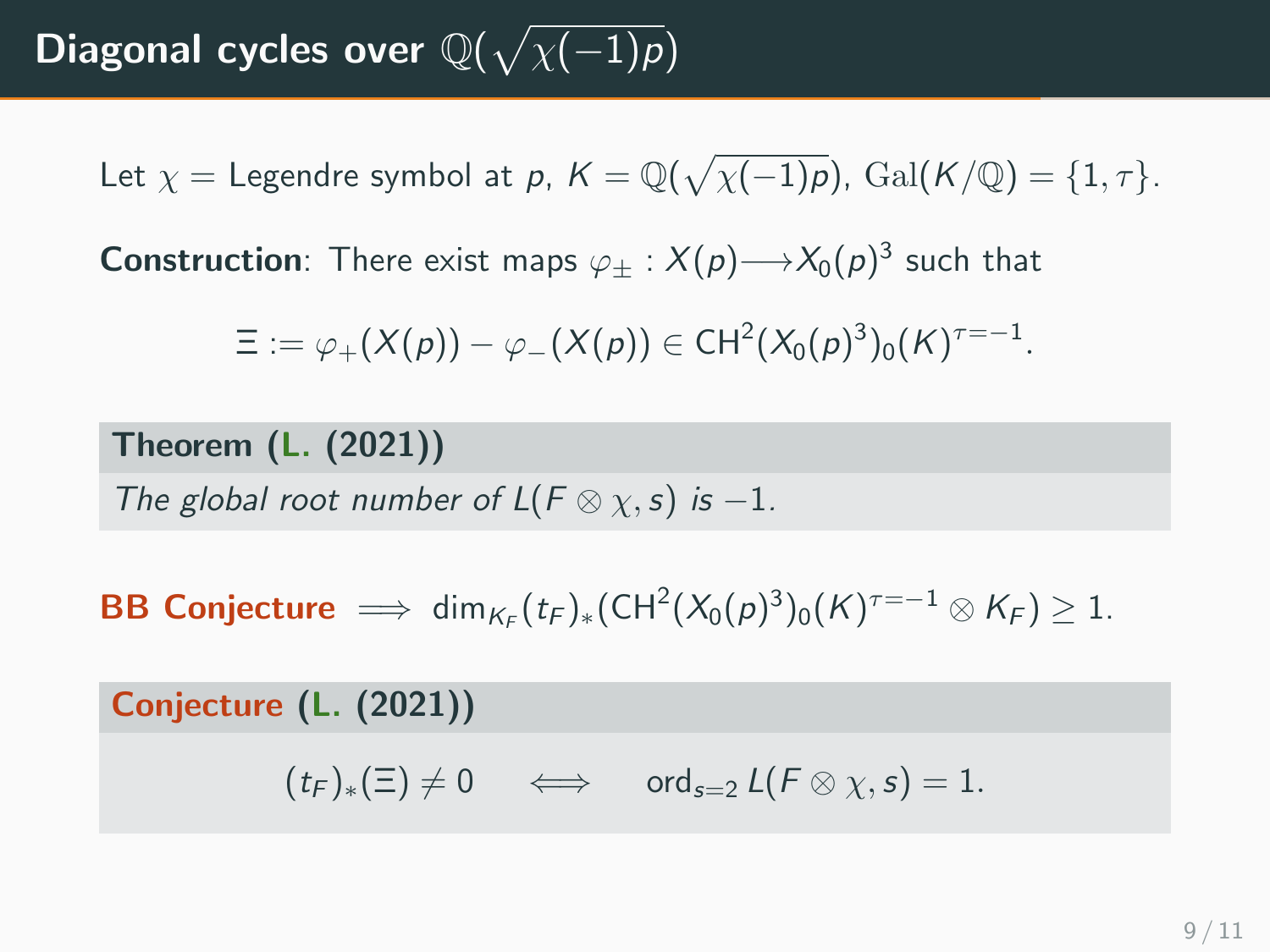When  $f = f_3$  has rational coefficients, and  $g = f_2 = f_3$ , we can define a modular parametrisation

$$
\Pi_{g,f,*}:CH^2(X_0(p)^3)_0(K) {\longrightarrow} E_f(K).
$$

Theorem (Darmon-Rotger-Sols (2012))

If  $W(f) = -1$ ,  $W(\text{Sym}^2(g) \otimes f) = +1$ , then  $\Pi_{g,f,*}(\Delta_{\text{GKS}}) \in E_f(\mathbb{Q})$ has infinite order iff  $L'(f,1)\neq 0$ ,  $L({\rm Sym}^2(g^\sigma)\otimes f,2)\neq 0$  for all  $\sigma: K_{\sigma} \hookrightarrow \mathbb{C}.$ 

Theorem (L. (2021))

If  $W(f) = +1$ , then  $\Pi_{g,f,*}(\Delta_{GKS}(e)) \in E_f(\mathbb{Q})$  is torsion for all  $e \in X_0(p)(\mathbb{Q}).$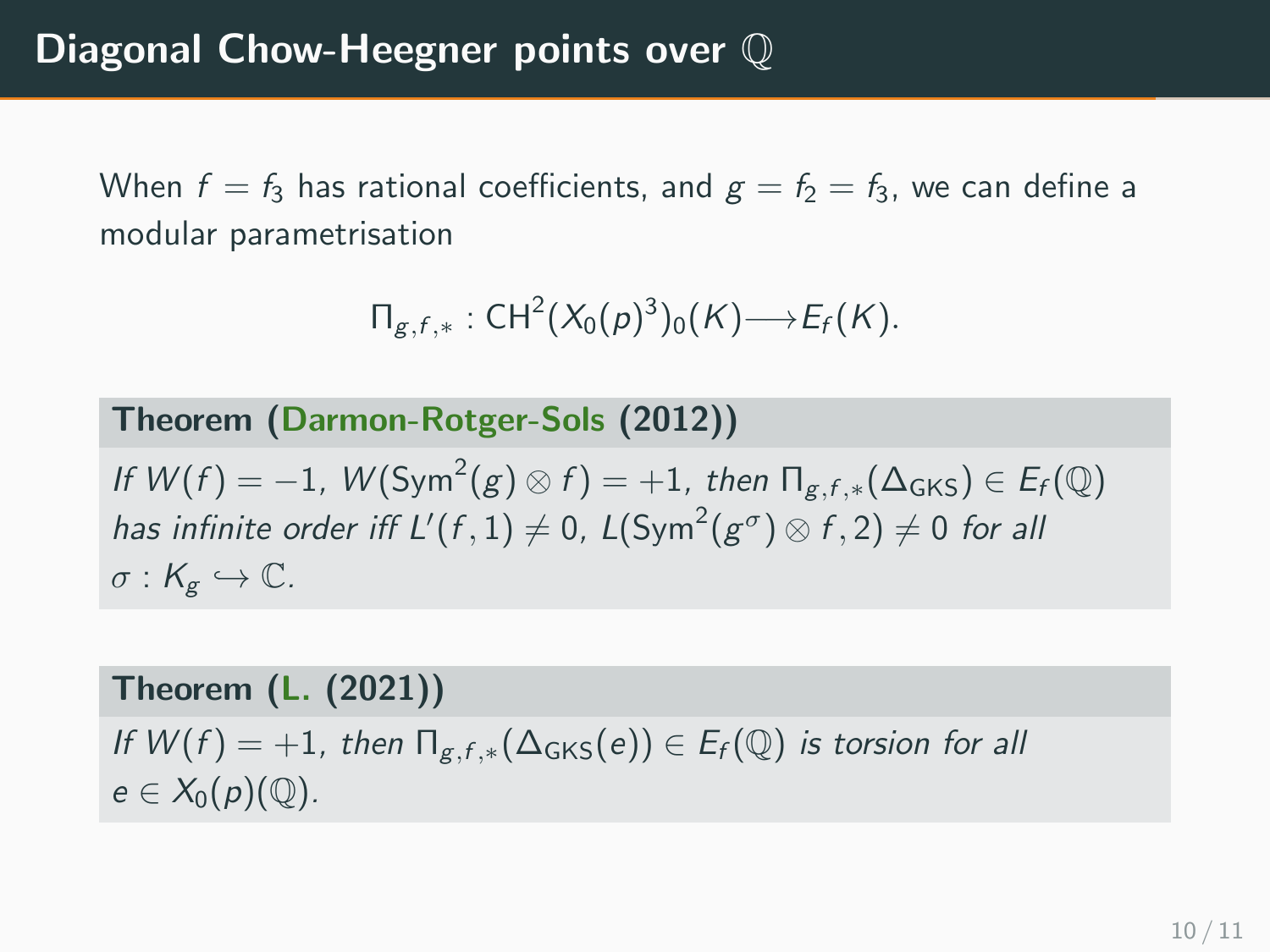## Diagonal Chow-Heegner points over  $\mathbb{Q}(\sqrt{\chi(-1)p})$

Recall the cycle  $\Xi = \varphi_+(X(\rho)) - \varphi_-(X(\rho)) \in \mathsf{CH}^2(X_0(\rho)^3)(K)^{\tau=-1}.$ 

When 
$$
p \equiv 3 \pmod{4}
$$
,  $K = \mathbb{Q}(\sqrt{-p})$  and  $W(E_f^X) = +1$ .

Theorem (L. (2021))

If  $p \equiv 3 \pmod{4}$ , then  $\prod_{g,f,*} (\Xi) \in E_f (\mathbb{Q}(\sqrt{-p}))^{r=-1}$  is torsion.

When  $p \equiv 1 \pmod{4}$ ,  $K = \mathbb{Q}(\sqrt{p})$  and  $W(E_f^{\chi}) = -1$ .

Conjecture (L. (2021))

When  $p\equiv 1\pmod{4}$ ,  $\Pi_{g,f,*}(\Xi)\in E_f({\mathbb Q}(\sqrt{p}))^{\tau=-1}$  has infinite order iff  $L'(f \otimes \chi, 1) \neq 0$ ,  $L(\text{Sym}^2(g^\sigma) \otimes f \otimes \chi, 2) \neq 0$  for all  $\sigma : K_g \hookrightarrow \mathbb{C}$ .

Future work: Address these conjectures using Abel-Jacobi maps.

# Thank you for your attention!